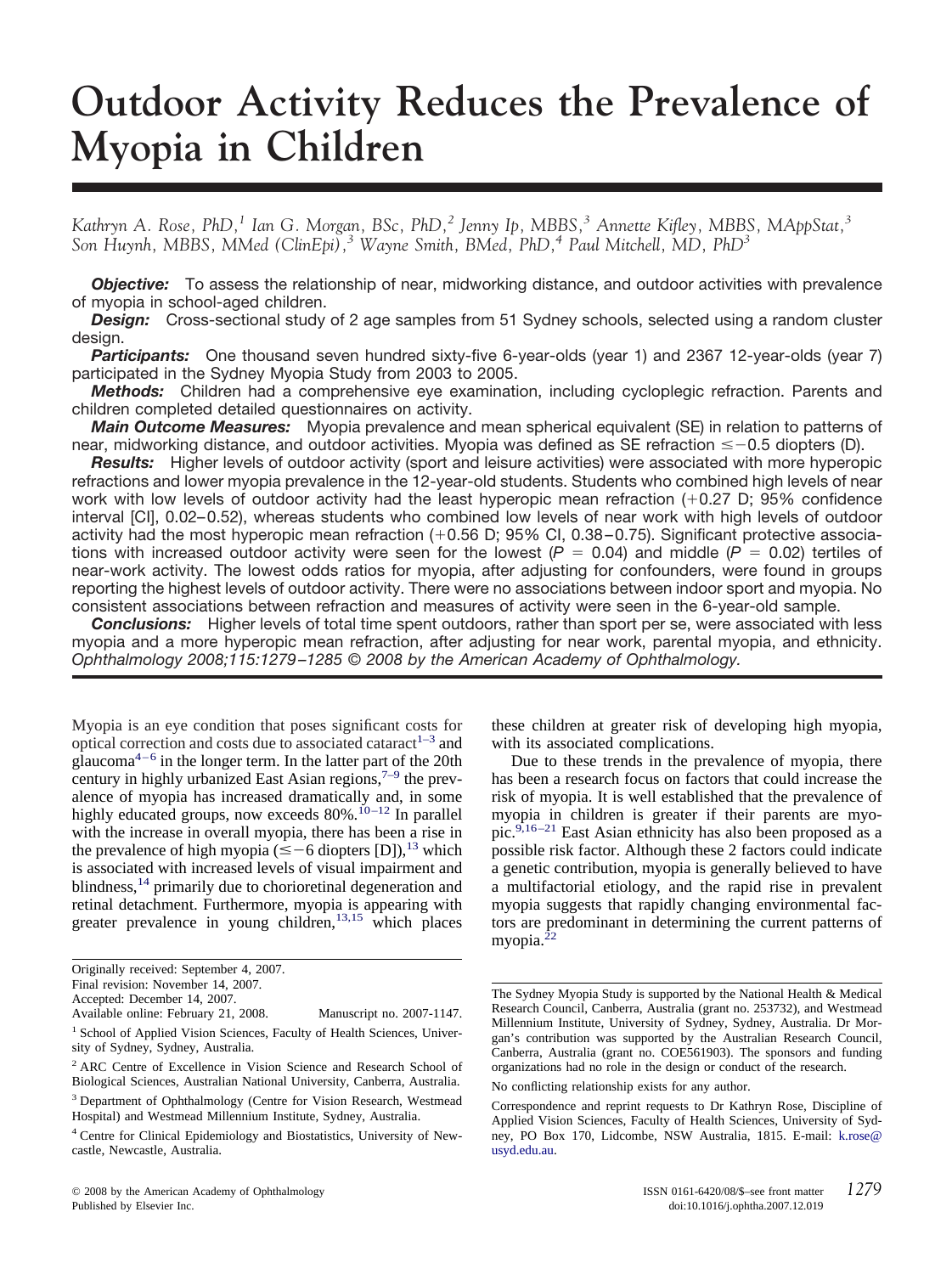Because myopic refractive error tends to have its onset and increase progressively during the school years, intensive near work, particularly reading, has been hypothesized to lead to myopia[.23](#page-6-0) Although this idea is intuitively appealing, particularly because of the obvious links between near work and accommodation, to date near work has been shown to make only a small contribution to the overall prevalence of myopia[.15,21](#page-5-0) In addition, attempts to manipulate accommodation have not proved effective in preventing myopia[,20](#page-6-0) except for the small group of near eso-phores.<sup>[24,25](#page-6-0)</sup> Although atropine has been shown to slow the progression of myopia,[26](#page-6-0) animal studies using atropine suggest that its effect is not through the blocking of accommodation.[27](#page-6-0)

Using data from a large representative sample of Australian schoolchildren from 2 age samples, the Sydney Myopia Study examined a wide range of potential environmental risk factors for myopia, adjusting for the influences of parental myopia and ethnicity. We focused on the relationship between patterns of near, midrange, and distance viewing activities to examine the hypothesis that outdoor activity may play a significant role in controlling the development of refractive error, in part because of the low prevalence of myopia, by international standards, reported for Australian children<sup>[28](#page-6-0)</sup> and adults.<sup>[29](#page-6-0)</sup>

## **Materials and Methods**

The Sydney Myopia Study is a population-based survey of refraction and other eye conditions in a sample of year 1 and year 7 school children resident in the metropolitan area of Sydney, Australia. Methods used to identify and select the target sample, as well as a description of this sample and study procedures, are reported elsewhere[.28,30](#page-6-0) In brief, the study area was stratified by socioeconomic status, using Australian Bureau of Statistics 1996 and 2001 national census data. Using this sampling frame, 34 primary and 21 secondary schools were selected across Sydney, including 5 primary and 2 high schools in the top socioeconomic status decile, with the remaining schools randomly selected from the bottom 9 socioeconomic status deciles. A proportional mix of public and private/religious schools was included.

Informed written consent from at least one parent and the verbal consent of each child were obtained before examination. Approval for the study was obtained from the Human Research Ethics Committee, University of Sydney; New South Wales Department of Education and Training; and Sydney Catholic Education Office. The project adhered to the tenets of the Declaration of Helsinki.

Children had a comprehensive eye examination, including cycloplegic autorefraction, to determine refractive status. After corneal anesthesia with amethocaine hydrochloride 1%, cycloplegia was obtained with 2 cycles of cyclopentolate 1% (1 drop) and tropicamide 1% (1 drop) instilled 5 minutes apart. Cycloplegia was considered full when the pupil was fixed and  $\geq 6$  mm in diameter. An autorefractor (model RK-F1, Canon, Tokyo, Japan) was used to perform cycloplegic autorefraction and keratometry, 30 minutes after the last administration of cycloplegic eyedrops. Spherical equivalent refractive error (SER) was calculated as sphere  $+$  1/2 cylinder.

Parents were asked to complete an extensive questionnaire including questions about periods during which children engaged in a variety of near work, indoor and outdoor activities from reading to picnics and walking. For the 6-year-olds, parents, and for the 12 year-olds, the children, nominated the time spent on these activities for both weekdays and weekends, and the average daily hours spent on that activity were calculated. Responses regarding the time spent in activities were validated against a 24-hour clock for weekdays and weekends. The activities undertaken by the children were grouped into near work, midworking distance, and outdoor activities. The average hours spent in nearwork activity (at  $\leq$ 50-cm working distance) were summed from questions on drawing, homework, reading, and handheld computer use. Midworking distance activity included television watching, videogame playing, and computer use. Time spent in outdoor activities was based on questions about playing outdoors, family picnics and barbeques, bicycle riding, bush walking, and outdoor sport. Time engaged in indoor sporting activities was also estimated. Activity levels were low, medium, or high, using population tertiles of the average daily hours spent in these different activities.

In view of the diverse range of reported prevalence rates for myopia from different ethnic communities worldwide, $^{22}$  this study classified children into different ethnic groups, based on the selfidentified ethnic origin of both parents. Modern population classifications based on molecular biology were modified for practical application into group names that people would readily understand in a self-identification question in the questionnaire. The classification is consistent with the Australian Standard Classification of Cultural and Ethnic Groups. $31$  The groups represented in the questionnaire were European Caucasian, East Asian, South Asian (Indian, Pakistani, Sri Lankan), African, Melanesian/Polynesian, Middle Eastern, indigenous Australian, and South American. The questionnaire was translated into 3 major community languages— Chinese, Vietnamese, and Arabic.

Assessment of parental refractive error was based on prescriptions for glasses if available. Prescriptions for the worse eye were used to define refractive error. Myopia was defined as SER  $\leq$  $-0.50$  D. If prescriptions were unavailable, parents' responses to questions about the viewing distance for which glasses were most frequently used and the age at first use of glasses were used. Myopia was assigned to parents who indicated that they used glasses primarily for distance viewing or if the age at first use was  $\leq$ 30 years.

#### **Data Handling and Statistical Analysis**

Data were entered into an Access database (Microsoft, Redmond, WA). All statistical analyses were performed using the Statistical Analysis System (SAS-V9.1, SAS Inc., Cary, NC). No imputations were done for missing data. All analyses were conducted using only children for whom all relevant data were available. There was no indication of selection bias, as children for whom all data were available were similar to the children with missing data in all other respects. Associations between SER and near work or outdoor activity levels were assessed using mixed models to adjust for clustering within schools, in all children and then stratified by gender, ethnic background, and parental myopia status. Activity level was first analyzed continuously as the average daily hours of activity reported, and then in population tertiles. A multivariable model was constructed to adjust for other significant demographic, parental, and activity-related factors. The joint effect of near work and outdoor activity level was assessed, using data for only those children who reported both near and outdoor measures, using mixed models for SER and logistic regression for odds of myopia. Odds ratios (ORs) and 95% confidence intervals (CIs) are presented.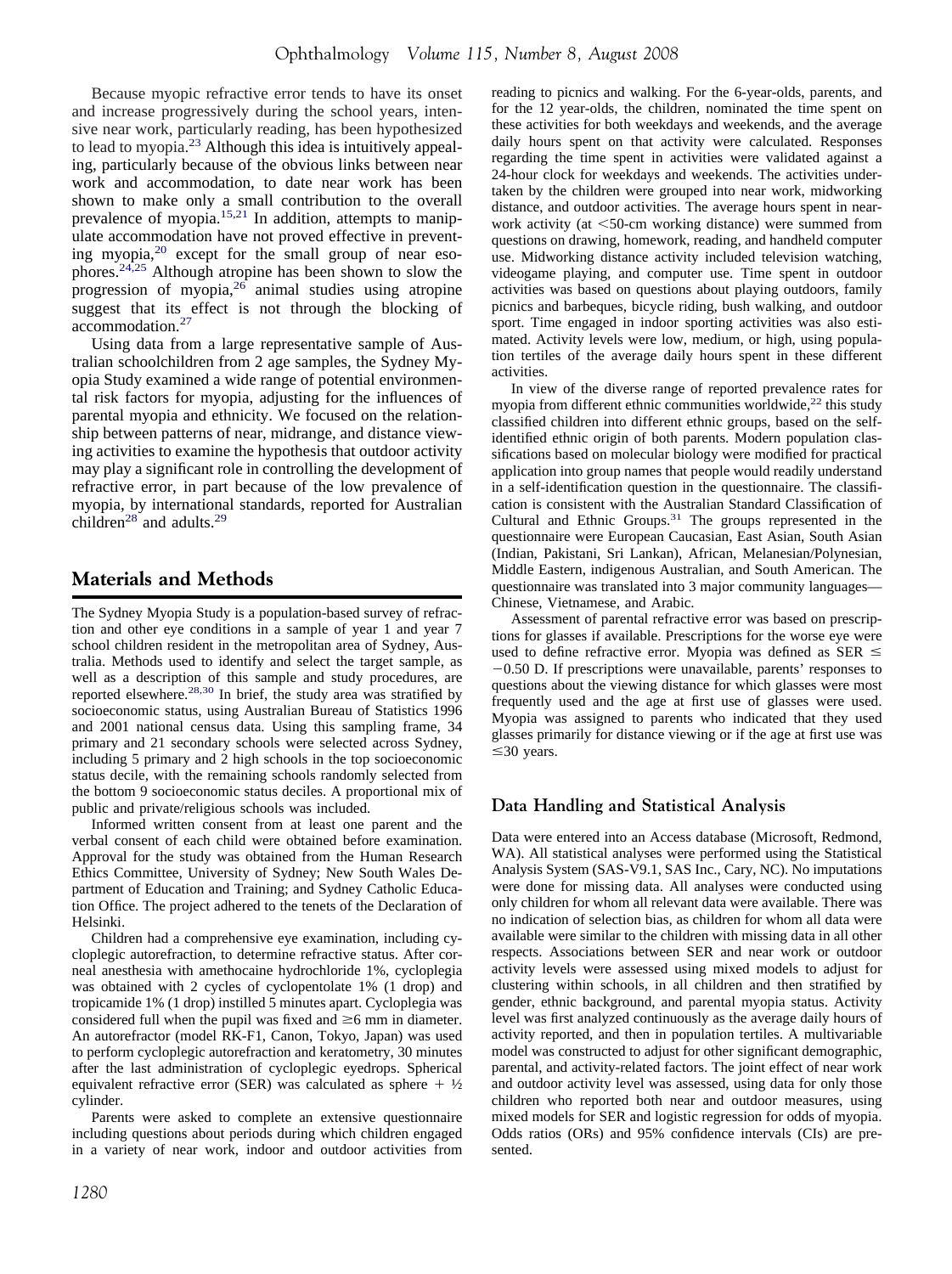|  | Table 1. Mean Spherical Equivalent Refractive Error (SER) (Diopter) by Ethnic Group, Gender, and Parental Myopia for the Year 1 |  |  |  |  |
|--|---------------------------------------------------------------------------------------------------------------------------------|--|--|--|--|
|  | (Mean Age, 6.7 Years) and Year 7 (Mean Age, 12.7) Samples                                                                       |  |  |  |  |

|                              |      |          | Year 1 Sample |               | Year 7 Sample |          |            |                 |  |  |
|------------------------------|------|----------|---------------|---------------|---------------|----------|------------|-----------------|--|--|
| Characteristic               | n    | % Myopic | <b>SER</b>    | 95% CI        | N             | % Myopic | <b>SER</b> | 95% CI          |  |  |
| All children                 | 1735 | 1.5      | $+1.26$       | $1.19 - 1.33$ | 2353          | 12.8     | $+0.49$    | $0.27 - 0.71$   |  |  |
| Ethnic background*           |      |          |               |               |               |          |            |                 |  |  |
| European Caucasian           | 1105 | 0.7      | $+1.40$       | $1.34 - 1.45$ | 1406          | 5.1      | $+0.81$    | $0.72 - 0.90$   |  |  |
| East Asian                   | 298  | 3.4      | $+0.91$       | $0.85 - 0.97$ | 352           | 41.6     | $-0.50$    | $-0.83$ to 0.18 |  |  |
| Gender                       |      |          |               |               |               |          |            |                 |  |  |
| Girls                        | 857  | 1.6      | $+1.34$       | $1.25 - 1.42$ | 1163          | 15.0     | $+0.41$    | $0.14 - 0.68$   |  |  |
| Boys                         | 878  | 1.4      | $+1.19$       | $1.12 - 1.26$ | 1190          | 10.7     | $+0.56$    | $0.40 - 0.72$   |  |  |
| Parental myopia <sup>T</sup> |      |          |               |               |               |          |            |                 |  |  |
| No myopic parents            | 778  | 0.8      | $+1.37$       | $1.29 - 1.44$ | 1120          | 7.6      | $+0.67$    | $0.52 - 0.81$   |  |  |
| One myopic parent            | 398  | 2.5      | $+1.23$       | $1.09 - 1.36$ | 542           | 14.8     | $+0.33$    | $0.15 - 0.50$   |  |  |
| Two myopic parents           | 95   | 3.2      | $+0.98$       | $0.86 - 1.10$ | 126           | 43.6     | $-0.55$    | $-1.23$ to 0.13 |  |  |

 $CI =$  confidence interval.

\*Three hundred thirty-two children of other ethnic backgrounds were not analyzed.

† Four hundred sixty-four children without data on parental refractive status were excluded.

# **Results**

Of the 2238 eligible children in year 1, 1765 (78.9%) were given parental permission to participate and 1740 were examined. Of the 3130 eligible children in year 7, 2367 (75.3%) were given permission and 2353 were examined (Table 1). Mean ages were 6.7 years (year 1 participants; range, 5.5– 8.4) and 12.7 (year 7 participants; range, 11.1–14.4). Girls comprised just under half of each sample (49.4% in year 1 and 49.4% in year 7). Ethnicity of the year 1 sample was predominantly European Caucasian (63.7%), followed by East Asian (17.2%). This was similar in the year 7 sample (European Caucasian, 59.7%; East Asian, 15.0%). In both age samples, SERs in right and left eyes were highly correlated (Pearson correlation  $= 0.9$ ). Therefore, only data for right eyes are presented.

As shown in Table 1, the mean SER for the year 1 sample was -1.26 D (95% CI, 1.19 –1.33) and the proportion of children with myopia was low (1.5%). Children of European Caucasian background had a mean SER of  $+1.40$  D, and the proportion with myopia was 0.7%. These measures significantly differed  $(P<0.0001)$  in children of East Asian origin (mean SER,  $+0.91$  D; myopia, 3.4%). In year 7, the mean SER for the whole sample was still hyperopic  $(+0.49 \text{ D}; 95\% \text{ CI}, 0.27-0.71)$  but had significantly shifted towards emmetropia. The proportion of children with myopia was higher, at 12.8%. Mean SER values in the 2 ethnic groups in year 7 (European Caucasian, +0.81 D; East Asian, -0.50 D) significantly differed  $(P<0.0001)$ , as did proportions of each ethnic group with myopia (5.1% and 41.6%, respectively). It should be noted that our random sample included 2 academic selective schools that had a higher proportion of children of East Asian origin than found in other schools. Enrollment in these schools indicates high academic achievement accompanied by high levels of near work.

In the year 1 sample, the mean SER in girls was more hyperopic  $(+1.34 \text{ D})$  than that in boys  $(+1.19 \text{ D})$ . This trend was reversed in the year 7 sample, in which boys had a mean SER of  $+0.56$  D and girls had one of  $+0.41$  D. Compared with children who had no myopic parents, the mean SER became progressively more myopic for children who had one or two myopic parents.

#### **Outdoor Activity**

The average time spent by children outdoors, including both outdoor sport and other activities such as playing outside, picnics, and

walking, was similar for both year 1 and year 7 samples (2.32 and 2.39 hours per day, respectively). After adjustment for gender, ethnicity, parental myopia, near work, maternal and parental education, and maternal employment, a greater number of hours spent outdoors was associated with a more hyperopic mean SER in both year 1 ( $P = 0.009$ ) and year 7 ( $P = 0.0003$ ) students [\(Table 2\)](#page-3-0). When hours spent on outdoor activities excluding sport were considered, the trends were highly significant (year  $7, P<0.0001$ ). In contrast, time spent on indoor sport had no significant effect on refractive error (year 7,  $P = 0.9$ ).

In the year 1 sample, the trend towards a more hyperopic mean SER with increasing hours spent outside was significant only for boys ( $P = 0.01$ ). Boys spent an average 19 minutes per day more outside than girls (2.47 and 2.16 hours, respectively). Children without myopic parents spent an average 2.46 hours outside per day, and there was no significant relationship between mean SER and hours spent outside. While children with myopic parents spent less time outside (average 2.14 hours), for these children there was a significant relationship between refraction and hours spent outside ( $P = 0.0005$ ). Year 1 children of European Caucasian ethnicity spent an average one third more time (55 minutes) outside per day than children of East Asian ethnicity (2.49 and 1.57 hours, respectively). When the mean SER was stratified by ethnic origin, however, there was no apparent relationship of refraction to the number of hours spent outside in either group.

In the year 7 sample, a pattern of higher mean SER with increasing hours spent outside was observed overall and was significant in boys ( $P = 0.003$ ), who spent an average 24 more minutes outside each day than girls (2.59 and 2.19 hours, respectively); the relationship approached statistical significance  $(P =$ 0.052). Girls in year 7 who were in the lowest tertile of hours per day spent outside, however, had a significantly less hyperopic mean SER  $(+0.14)$  than girls performing moderate to high amounts of outdoor activity (mean SERs,  $+0.51$  and  $+0.55$  D, respectively). Year 7 students with myopic parents spent an average 2.33 hours outside daily, compared with 2.46 hours for children without myopic parents. In this age group, the trend towards a more hyperopic mean SER with greater time spent outside was seen only in children whose parents were not myopic.

In year 7, children of European Caucasian ethnicity spent an average 52 more minutes per day in outdoor activity than children of East Asian ethnicity (2.62 and 1.76 hours, respectively). There was a significant trend towards a less hyperopic mean SER with less time outdoors in the European Caucasian children, whereas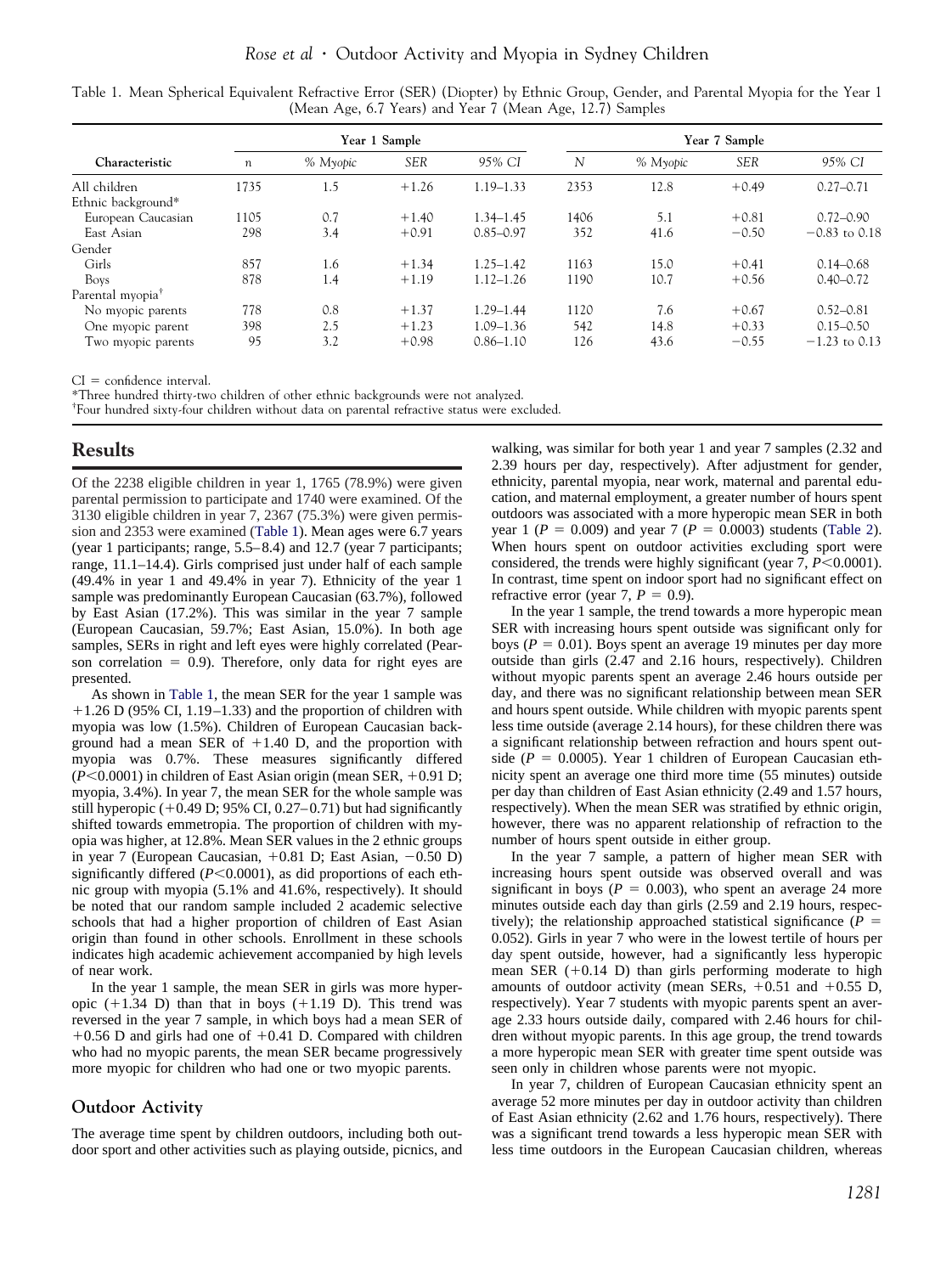| Ophthalmology Volume 115, Number 8, August 2008 |  |  |  |  |  |
|-------------------------------------------------|--|--|--|--|--|
|-------------------------------------------------|--|--|--|--|--|

<span id="page-3-0"></span>Table 2. Associations between Outdoor Activity (Tertiles of Hours per Day) and Spherical Equivalent Refractive Error (SER) (Diopter)\*

| Outdoor               |                             |                             | Year 1 Sample               |                  | Year 7 Sample |                          |                             |                             |                        |          |
|-----------------------|-----------------------------|-----------------------------|-----------------------------|------------------|---------------|--------------------------|-----------------------------|-----------------------------|------------------------|----------|
| Activity<br>(Average) | Moderate                    |                             |                             | Trend            |               | Low                      | Moderate                    |                             | Trend                  |          |
| Hours per<br>Day)     | $Low (0-1.7)$<br>(Mean SER) | $(1.7 - 2.7)$<br>(Mean SER) | High $(2.7+)$<br>(Mean SER) | β<br>Coefficient | P<br>Value    | $(0-1.59)$<br>(Mean SER) | $(1.6 - 2.8)$<br>(Mean SER) | High $(2.8+)$<br>(Mean SER) | $\beta$<br>Coefficient | P Value  |
| All children          | $+1.24^{\ddagger}$          | $+1.31$ <sup>*</sup>        | $+1.41$                     | $+0.05$          | 0.009         | $+0.32^*$                | $+0.50$                     | $+0.54$                     | $+0.07$                | < 0.0003 |
| Gender                |                             |                             |                             |                  |               |                          |                             |                             |                        |          |
| Girls                 | $+1.37$                     | $+1.37$                     | $+1.52$                     | $+0.06$          | 0.09          | $+0.14^{\ddagger}$       | $+0.50$                     | $+0.37$                     | $+0.07$                | 0.052    |
| Boys                  | $+1.10^{*}$                 | $+1.26$                     | $+1.29$                     | $+0.04$          | 0.01          | $+0.54^{\ddagger}$       | $+0.48^{\ddagger}$          | $+0.68$                     | $+0.06$                | 0.003    |
| Parental myopia       |                             |                             |                             |                  |               |                          |                             |                             |                        |          |
| None                  | $+1.36$                     | $+1.41$                     | $+1.44$                     | $+0.02$          | 0.4           | $+0.56^{\ddagger}$       | $+0.67$                     | $+0.79$                     | $+0.08$                | 0.0003   |
| Any                   | $+1.06^{\ddagger}$          | $+1.15^{\ddagger}$          | $+1.40$                     | $+0.14$          | 0.0005        | $-0.05$                  | $+0.18$                     | $+0.18$                     | $+0.04$                | 0.2      |
| Ethnicity             |                             |                             |                             |                  |               |                          |                             |                             |                        |          |
| European<br>Caucasian | $+1.34^{\ddagger}$          | $+1.38^{\ddagger}$          | $+1.49$                     | $+0.04$          | 0.15          | $+0.70^{\ddagger}$       | $+0.80$                     | $+0.89$                     | $+0.06$                | 0.002    |
| East Asian            | $+0.94$                     | $+0.87$                     | $+0.88$                     | $+0.05$          | 0.5           | $-1.00$                  | $-0.63$                     | $-0.76$                     | $+0.12$                | 0.3      |

\*Adjusted for gender, ethnicity, parental myopia, near-work activity, maternal and paternal education, and maternal employment.

† Includes outdoor sports, playing out of doors, and other outdoor leisure activities. Cut points are based on population tertiles for average daily hours spent outside.

<sup>‡</sup>Significant (*P<*0.05) compared with the highest tertile of activity as the reference group.

time spent outside did not significantly affect the mean SER of the East Asian children.

#### **Near-Work Activity**

Average times spent on near-work activities, including homework, reading, handheld computer use, and drawing, were 2.29 hours in year 1 and 2.74 hours in year 7. As shown in Table 3, after adjusting for gender, ethnicity, parental myopia, outdoor activity, and other risk factors for myopia there was no overall association of near work and mean SER in the year 1 sample  $(P = 0.08)$ , although a significant association with mean SER was observed in children whose parents were not myopic  $(P = 0.004)$ .

In the total year 7 sample, there was no association between less hyperopic mean SER and greater levels of near-work activity, after adjusting for a range of risk factors ( $P = 0.8$ ). Among the year 7 children whose parents did not have myopia, there was a significant difference in mean SER between those in the lowest and highest tertiles of near-work activity, even though the trend across tertiles was not significant. A trend towards less hyperopic mean SER with greater hours of near work was seen in children of European Caucasian origin ( $P = 0.01$ ) but not in children of East Asian origin.

#### **Midworking Distance Activities**

The influence of midworking distance activities, such as watching television, playing videogames and using computers, on refraction was also examined. In the year 1 sample, students spent an average 1.89 hours daily in these activities. This rose by nearly 1 hour per day in the year 7 sample, to 2.86 hours. However, midworking distance activities were not associated with mean SER in either the

Table 3. Associations between Near-Work Activity and Spherical Equivalent Refractive Error (SER) (Diopter)\*

| Near-Work             |                             |                             | Year 1 Sample               |                  | Year 7 Sample |                           |                             |                             |                  |         |
|-----------------------|-----------------------------|-----------------------------|-----------------------------|------------------|---------------|---------------------------|-----------------------------|-----------------------------|------------------|---------|
| Activity<br>(Average) |                             | Moderate                    |                             | Trend            |               | Low                       | Moderate                    |                             | Trend            |         |
| Hours per<br>Day)     | Low $(0-1.5)$<br>(Mean SER) | $(1.6 - 2.5)$<br>(Mean SER) | High $(2.6+)$<br>(Mean SER) | β<br>Coefficient | P<br>Value    | $(0 - 2.0)$<br>(Mean SER) | $(2.0 - 3.1)$<br>(Mean SER) | High $(3.1+)$<br>(Mean SER) | β<br>Coefficient | P Value |
| All children          | $+1.35$                     | $+1.32$                     | $+1.28$                     | $-0.04$          | 0.08          | $+0.48$                   | $+0.48$                     | $+0.42$                     | $-0.007$         | 0.8     |
| Gender                |                             |                             |                             |                  |               |                           |                             |                             |                  |         |
| Girls                 | $+1.43$                     | $+1.45$                     | $+1.37$                     | $-0.03$          | 0.3           | $+0.29$                   | $+0.38$                     | $+0.32$                     | $+0.001$         | 0.9     |
| Boys                  | $+1.28$                     | $+1.20$                     | $+1.19$                     | $-0.05$          | 0.07          | $+0.63$                   | $+0.56$                     | $+0.53$                     | $-0.02$          | 0.6     |
| Parental myopia       |                             |                             |                             |                  |               |                           |                             |                             |                  |         |
| None                  | $+1.47^*$                   | $+1.43^{\ddagger}$          | $+1.32$                     | $-0.08$          | 0.004         | $+0.78^{\ddagger}$        | $+0.66$                     | $+0.60$                     | $-0.04$          | 0.1     |
| Any                   | $+1.14$                     | $+1.15$                     | $+1.26$                     | $+0.03$          | 0.3           | $+0.50$                   | $+0.20$                     | $+0.11$                     | $+0.04$          | 0.4     |
| Ethnicity             |                             |                             |                             |                  |               |                           |                             |                             |                  |         |
| European<br>Caucasian | $+1.45$                     | $+1.41$                     | $+1.37$                     | $-0.04$          | 0.14          | $+0.91^*$                 | $+0.82$                     | $+0.69$                     | $-0.06$          | 0.01    |
| East Asian            | $+0.71$                     | $+0.92$                     | $+1.02$                     | $+0.04$          | 0.3           | $-1.18$                   | $-0.69$                     | $-0.82$                     | $+0.15$          | 0.06    |

\*Adjusted for gender, ethnicity, parental myopia, outdoor activity, maternal and paternal education, and maternal employment. † Includes drawing, homework, reading, and handheld computer use.

<sup>‡</sup>Significant (*P<*0.05) compared with the highest tertile of activity as the reference group.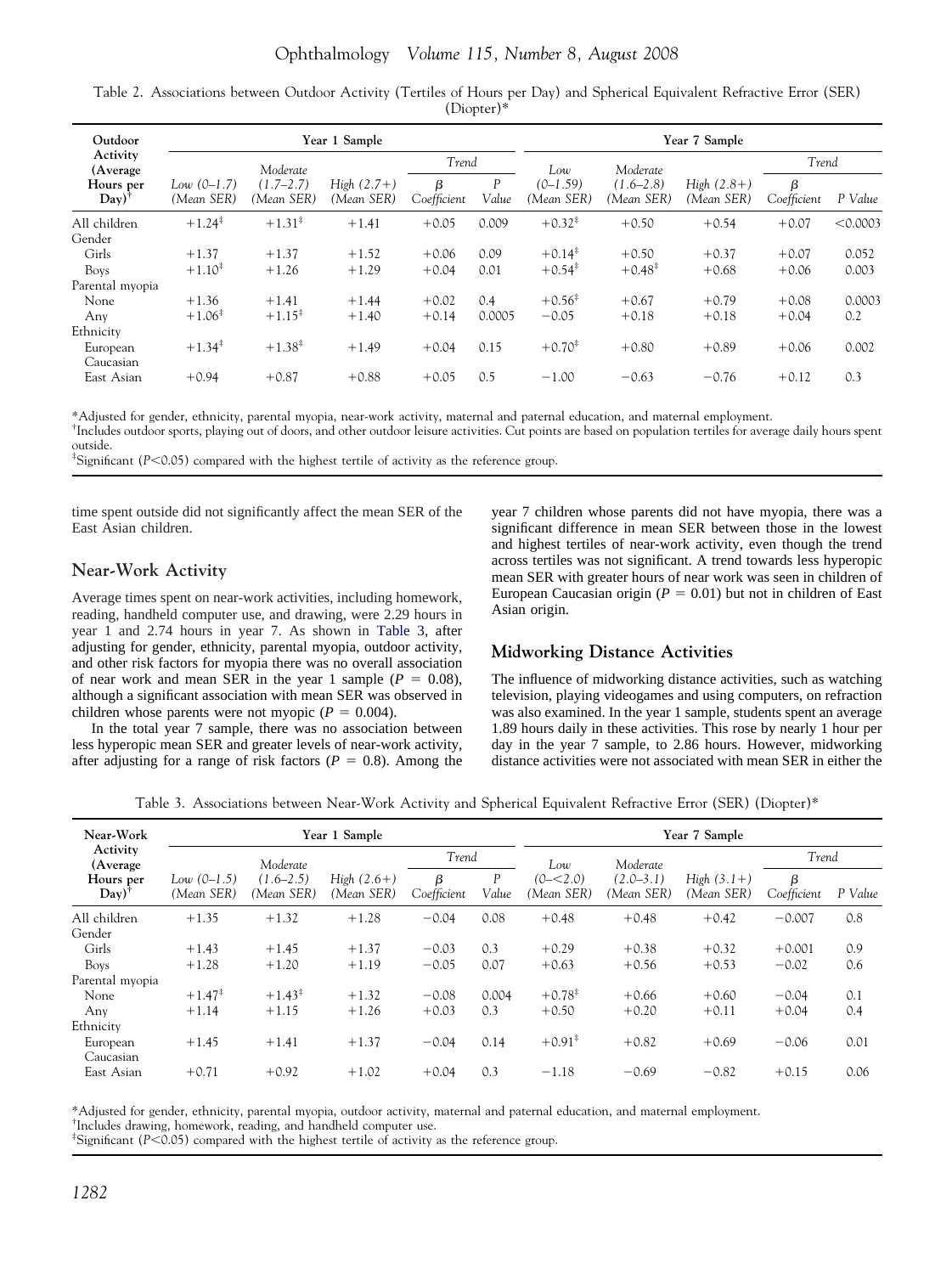| Table 4. Multivariable-Adjusted Mean Spherical Equivalent Refractive Error (SER) (±95% Confidence Intervals) (Diopter)* by |  |
|----------------------------------------------------------------------------------------------------------------------------|--|
| Reported Average Daily Hours Spent on Near-Work versus Outdoor Activities in 12-Year-Olds                                  |  |

|                                 | Near-Work Activities <sup>*</sup>                       |                                   |                                       |                                  |                                 |  |  |
|---------------------------------|---------------------------------------------------------|-----------------------------------|---------------------------------------|----------------------------------|---------------------------------|--|--|
|                                 | Overall Average Daily Activity<br>Reported <sup>†</sup> | Low $(0-1.99$ hrs)<br>$(N = 752)$ | Moderate $(2-3.1$ hrs)<br>$(N = 719)$ | High $(3.1 + hr)$<br>$(N = 721)$ | P Value for Trend               |  |  |
| Outdoor activities <sup>§</sup> | Low $(0-1.59$ hrs) $(N = 687)$                          | $+0.33(0.06-0.59)$                | $+0.40(0.24 - 0.57)$                  | $+0.27(0.02 - 0.52)$             | 0.7                             |  |  |
|                                 | Moderate $(1.6-2.8 \text{ hrs}) (N = 738)$              | $+0.52(0.37-0.67)$                | $+0.50(0.36 - 0.64)$                  | $+0.48(0.20 - 0.77)$             | 0.9                             |  |  |
|                                 | $High(2.8 + hrs)(N = 767)$                              | $+0.56(0.38-0.75)$                | $+0.54(0.44 - 0.64)$                  | $+0.52(0.32-0.71)$               | 0.9                             |  |  |
| P value for trend               |                                                         | 0.04                              | 0.02                                  | 0.06                             | P value for<br>interaction, 0.7 |  |  |

\*Adjusted for gender, ethnicity, parental myopia, parental employment, and education.

† Cut points define population tertiles.

‡ Includes drawing, homework, reading, and handheld computer use.

§ Includes outdoor sport, playing out of doors, and other outdoor leisure activities.

year 1 ( $P = 0.7$ ) or the year 7 ( $P = 0.8$ ) sample. Addition of hours performing indoor sporting activities did not alter the lack of association with mean SER for either year 1 or year 7 students (*P*  $= 0.9$  for both age samples).

#### **Combined Effect of Outdoor Activity and Near Work**

The possibility that varying levels of outdoor activity and near work could interact to influence refraction was examined in a 2-way analysis in the year 7 sample, shown in Table 4. After adjustment for gender, ethnicity, parental myopia, and parental employment and education, there was a significant trend towards more hyperopic mean SER, with increasing tertiles of outdoor activity for the low and moderate tertiles of near-work hours. This trend approached significance for the highest level of near-work activity. However, there was no significant association between tertiles of near work and refraction, for any tertile of outdoor activity. In similar analyses of the year 1 sample, no significant associations between mean SER and tertiles of near work and outdoor activities could be demonstrated after adjusting for other factors.

The combined effects of outdoors and near-work activities on the odds for myopia are explored in the year 7 sample in Figure 1.



Figure 1. Multivariable-adjusted odds ratios (adjusted for gender, ethnicity, parental myopia, parental employment, and education) for myopia by reported average daily hours spent on near-work versus outdoor activities in 12-year-olds. Activities were divided into tertiles of high, moderate, and low levels of activity. The group with high levels of outdoor activity and low levels of near work is the reference group.

Children with high outdoor and low near-work activity levels were used as the reference group (OR, 1). Children with low outdoor and high near-work activity had 2- to 3-fold higher odds for myopia than the reference group (OR, 2.6; 95% CI, 1.2–6.0;  $P =$ 0.02). The stepwise pattern of increase in risk of myopia with reduced levels of outdoor activity appeared stronger and more consistent than the effects of near work. Consistent stepwise patterns were not found in analyses of children of European Caucasian ethnicity, although ORs for myopia were consistently lower in groups reporting the highest levels of outdoor activity and in groups performing the lowest levels of near work. There was little correlation between hours of outdoor activities and hours of near work (6 year olds,  $r = 0.20$ ; 12 year olds,  $r = 0.03$ ) or hours of midworking distance activities (6 year olds,  $r = 0.15$ ; 12 year olds,  $r = 0.14$ .

#### **Discussion**

Although some previous studies have reported an association between refractive error and more time spent on sport or outdoor activities, this population-based study is the first to make separate detailed measurements of time spent on outdoor activities and engagement in near work and indoor activities, which enable a discrimination between the effects of near work, middistance, and distance activities, as well as the effects of time spent on sport and total time spent outdoors.

Parssinen and Lyyra<sup>[32](#page-6-0)</sup> reported gender-specific associations of sport and outdoor activities with myopia, with no association in girls and an association between increased time spent on sport and outdoor activity and less myopia in boys. Mutti et al have reported a protective effect against myopia of engagement in sports and outdoor activities, in both a cross-sectional study<sup>[21](#page-6-0)</sup> and, more recently, a longitudinal study, $33$  whereas protective effects of sport have been reported for children in Jordan<sup>[34](#page-6-0)</sup> and for time spent outdoors as a child for medical students in Turkey[.35](#page-6-0) We have recently reported that differences in time spent on outdoor activities contribute significantly to the marked differences in the prevalence of myopia in age-matched children of Chinese ethnicity growing up in Singapore and Sydney.<sup>36</sup> Our findings suggest that being outdoors, rather than sport per se, may be the crucial factor, because the association between increased outdoor hours and lower my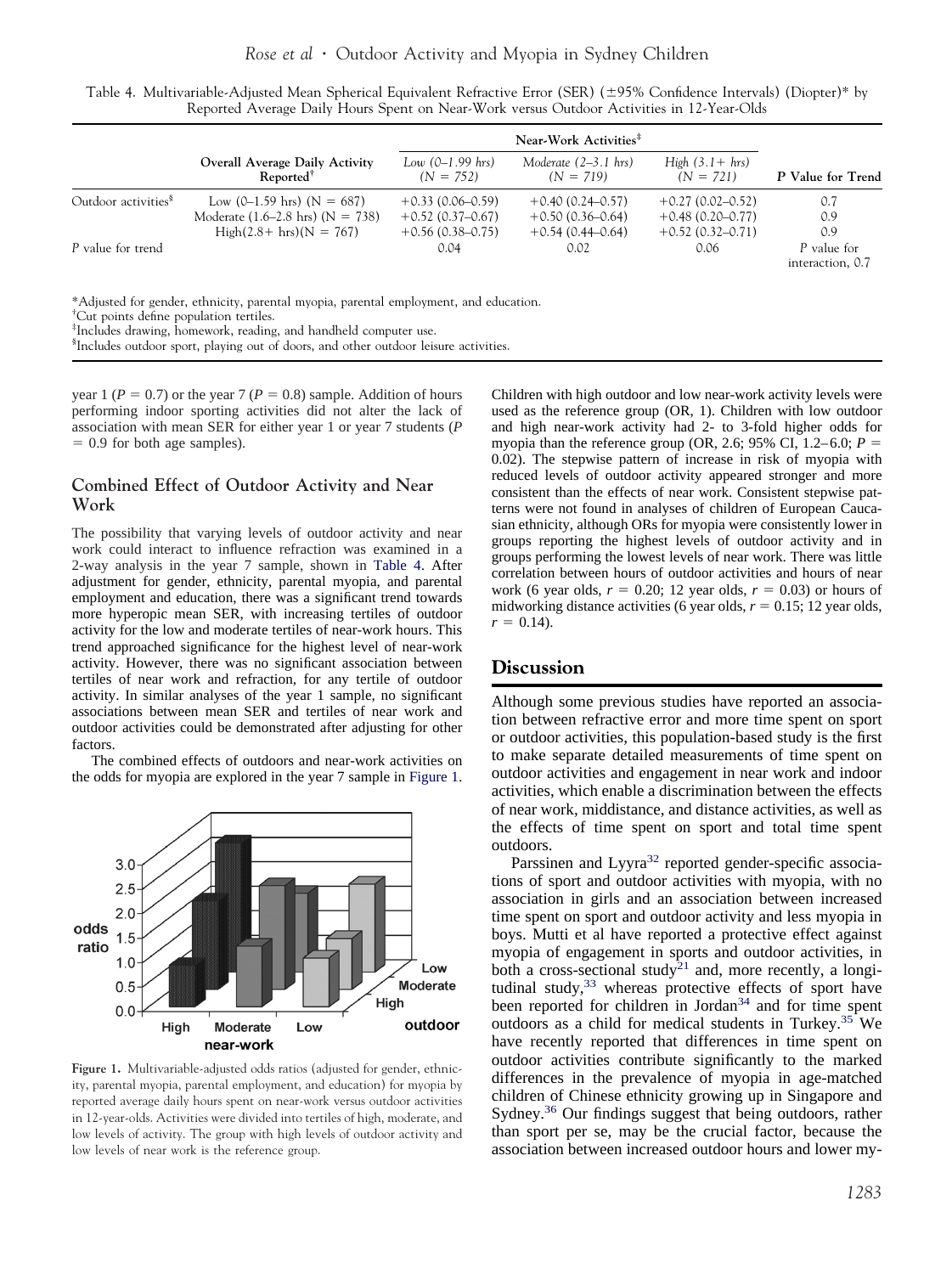<span id="page-5-0"></span>opia was found even if time spent on outdoor sport was not included, and time spent on indoor sports had no effect.

The most myopic mean SER was seen in the students who combined high levels of near work with low levels of outdoor activity, whereas the most hyperopic mean SER was seen in those who combined low levels of near work with high levels of outdoor activity. An apparent protective effect from higher levels of outdoor activity was seen across the tertiles of near-work activity. Similarly, the lowest OR for myopia, after adjusting for relevant factors, was seen in the groups reporting high levels of outdoor activity, independent of the level of near-work activity.

The effects of near work and associated factors on refractive error have been extensively investigated and, while often observed, have not been consistent or strong.15,21 In our study, there was no significant influence of near work on refractive status in the entire year 7 sample, after adjusting for many likely confounders, but there was a significant trend for the European Caucasian children alone. Midworking distance activities, also performed indoors, showed no significant association with mean SER.

The impact of outdoor activities needs to be explained. One possibility is that high engagement in outdoor activities could simply preclude high engagement in near-work activities and midrange activities—a substitution effect. This explanation is unlikely to be correct, because near-work and midworking distance activities appeared to have little, if any, impact on refraction, so that simple substitution should equally have little impact. Further, we found little correlation between hours of outdoor activities and hours of near work or hours of midworking distance activities. Furthermore, the effects of increased outdoor activities on spherical equivalent refraction were clearly evident within each tertile of near-work activity.

Given that physical activity or sport does not appear the critical factor, one possible hypothesis for the effect of outdoor activities on refraction is related to the low accommodative demand in distance vision. Although this is commonly postulated, it seems unlikely to be an important factor because, for practical purposes, viewing objects at 6 m is optically equivalent to viewing objects at infinity. It is unlikely that a biological mechanism for controlling eye growth could be based on the minimal accommodative requirements for focus beyond 6 m. Further, an emmetropic eye focused on distant objects would be subject to hyperopic blur for nearby objects, and because work on animal models suggests that hyperopic blur promotes eye growth, this would be expected to promote rather than inhibit myopia.<sup>[37](#page-6-0)</sup>

We suggest that light intensity may be an important factor. Light intensities are typically higher outdoors than indoors, and pupils will be more constricted outdoors. This would result in a greater depth of field and less image blur. Alternatively, release of dopamine from the retina is known to be stimulated by light, and dopamine can act as an inhibitor of eye growth.[38](#page-6-0) These hypotheses need to be systematically tested but may provide an explanation of the particularly low prevalence of myopia reported for both children and adults in Australia, as compared with ethni-cally matched peers in other countries.<sup>[28,29](#page-6-0)</sup>

The apparent protective effect of time spent outdoors suggests that a public health measure aimed at preventing development of myopia could be based on increasing the engagement of children in outdoor activity. Promoting outdoor activity could be encouraged by devising strategies to encourage parents and families to engage their children in a variety of outdoor pursuits, including sport, and by including more outdoor activity in school curricula. This message is also compatible with the public health message on the importance of physical activity in relation to childhood obesity.

## **References**

- 1. Lim R, Mitchell P, Cumming RG. Refractive associations with cataract: the Blue Mountains Eye Study. Invest Ophthalmol Vis Sci 1999;40:3021-6.
- 2. McCarty CA, Mukesh BN, Dimitrov PN, Taylor HR. The epidemiology of cataract in Australia. Am J Ophthalmol 1999; 128:446 – 65.
- 3. Wong TY, Klein BE, Klein R, et al. Refractive errors and incident cataracts: the Beaver Dam Eye Study. Invest Ophthalmol Vis Sci 2001;42:1449 –54.
- 4. Mitchell P, Hourihan F, Sandbach J, Wang JJ. The relationship between glaucoma and myopia: the Blue Mountains Eye Study. Ophthalmology 1999;106:2010 –15.
- 5. Grodum K, Heijl A, Bengtsson B. Refractive error and glaucoma. Acta Ophthalmol Scand 2001;79:560-6.
- 6. Wong TY, Klein BE, Klein R, et al. Refractive errors, intraocular pressure, and glaucoma in a white population. Ophthalmology 2003;110:211–7.
- 7. Tay MT, Au Eong KG, Ng CY, Lim MK. Myopia and educational attainment in 421,116 young Singaporean males. Ann Acad Med Singapore 1992;21:785–91.
- 8. Matsumura H, Hirai H. Prevalence of myopia and refractive changes in students from 3 to 17 years of age. Surv Ophthalmol 1999;44(suppl):S109 –15.
- 9. Wu MM, Edwards MH. The effect of having myopic parents: an analysis of myopia in three generations. Optom Vis Sci 1999;76:387–92.
- 10. Lin LL, Shih YF, Lee YC, et al. Changes in ocular refraction and its components among medical students—a 5-year longitudinal study. Optom Vis Sci 1996;73:495– 8.
- 11. Loman J, Quinn GE, Kamoun L, et al. Darkness and near work: myopia and its progression in third-year law students. Ophthalmology 2002;109:1032– 8.
- 12. Woo WW, Lim KA, Yang H, et al. Refractive errors in medical students in Singapore. Singapore Med J 2004;45:  $470 - 4.$
- 13. Lin LL, Shih YF, Hsiao CK, Chen CJ. Prevalence of myopia in Taiwanese schoolchildren: 1983 to 2000. Ann Acad Med Singapore 2004;33:27–33.
- 14. Saw SM, Gazzard G, Shih-Yen EC, Chua WH. Myopia and associated pathological complications. Ophthalmic Physiol Opt 2005;25:381–91.
- 15. Saw SM, Carkeet A, Chia KS, et al. Component dependent risk factors for ocular parameters in Singapore Chinese children. Ophthalmology 2002;109:2065–71.
- 16. Goss DA, Hampton MJ, Wickham MG. Selected review on genetic factors in myopia. J Am Optom Assoc 1988;59:875– 84.
- 17. Zadnik K. The Glenn A. Fry Award Lecture (1995). Myopia development in childhood. Optom Vis Sci 1997;74:603-8.
- 18. Pacella R, McLellan J, Grice K, et al. Role of genetic factors in